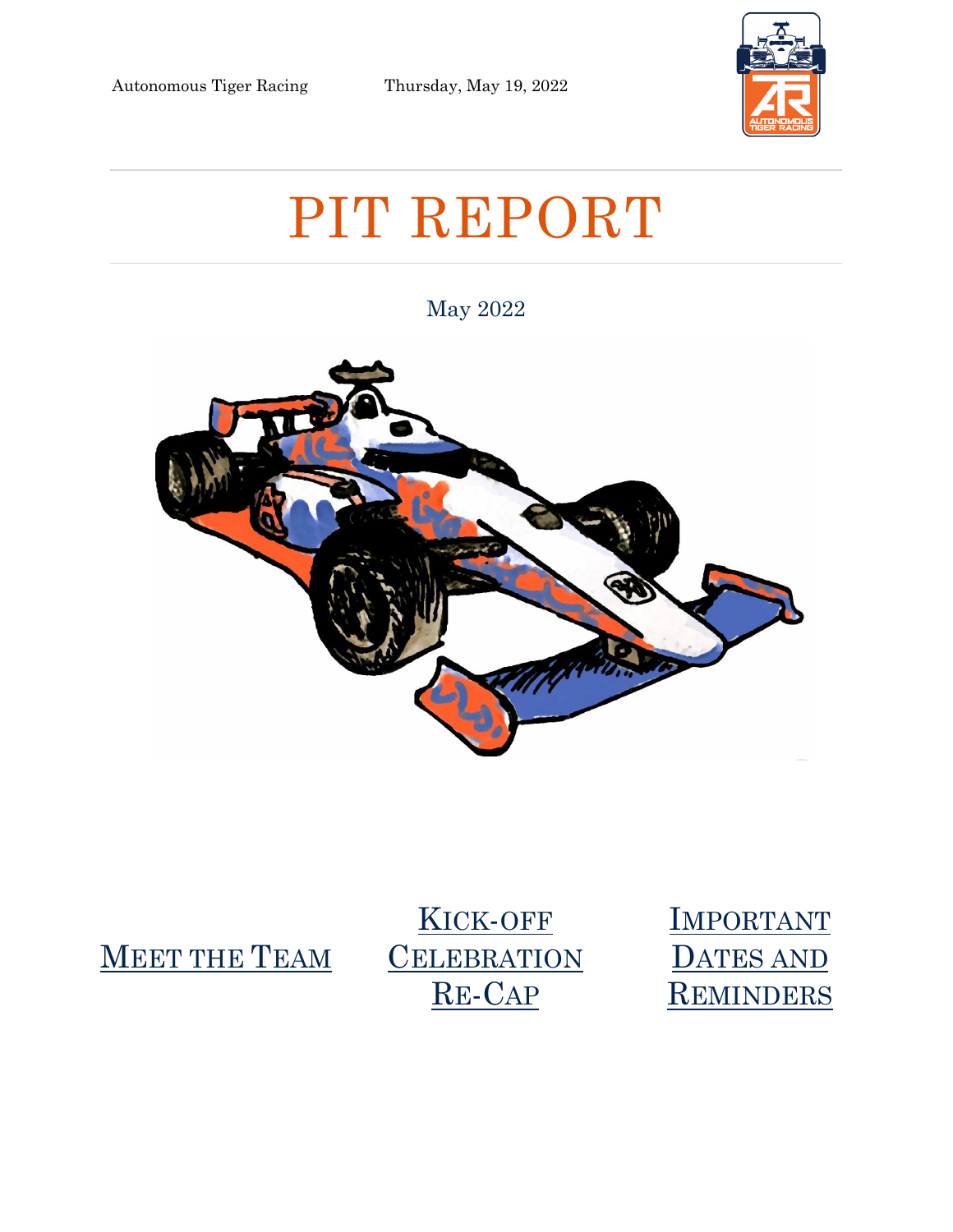

#### <span id="page-1-0"></span>Meet the 2022-2023 Autonomous Tiger Racing Team



**1 - First Week of Testing in Auburn (Nick Ott, Bryce Karlins, Stephanie Meyer, Tyler Long, Steven Pilgrim)**

"WE'RE STARTING OFF STRONG WITH OUR SECOND SEASON! AS THE COMPETITION LOGISTICS FOR THIS YEAR ARE BEING WORKED OUT IN INDIANAPOLIS, THE NEW TEAM HERE AT AUBURN IS HARD AT WORK RAMPING UP THE CODE AND RUNNING TESTS WITH THE CAR!"

Stephanie Meyer 2022-23 Team Lead Stephanie Meyer – Team Lead Bryce Karlins Jackson Blanks Kyle Thompson Nick Ott Sarah Bass Steven Pilgrim Thomas Gruber Tyler Long William Murphy

Dan Kamrath Greg Mifflin Jake Ward Juan Morande Castelblanco Kyle Mann Mitchell Carr Tanner Koza Vladimir Eganov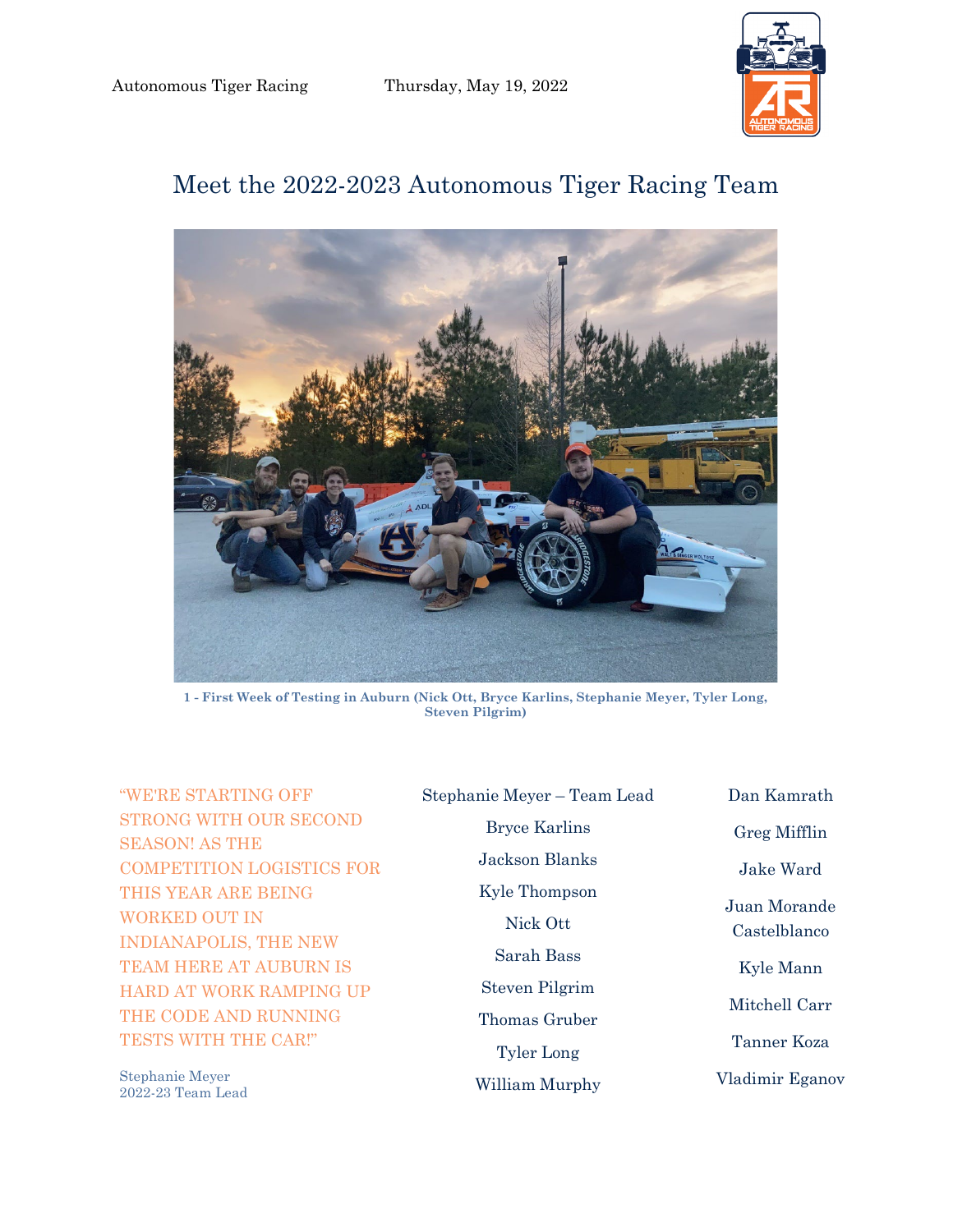

#### Kick-off Celebration Re-cap

<span id="page-2-0"></span>

**4 - Enjoying visiting with President Roberts**  *(Pictured from L to R: Tyler Long, President Christopher Roberts, Jake Ward, Nick Ott)*



**3 - Members of the team give a "Show and Tell" of Nova's computers and sensor suite** *(Pictured from L to R: Nick Ott, William Murphy, Bryce Karlins, Jake Ward, Steven Pilgrim, Tyler Long, Greg Mifflin, Stephanie Meyer)*

<span id="page-2-1"></span>Thank you to all who joined us for our May 14th kick-off celebration! We had a blast hosting AU President Christopher Roberts, many of our 2022-2023 and 2021-2022 sponsors, and a number of the team's supporters!



**2 - Onlookers enjoy an up-close introduction to Nova**

Attendees enjoyed a demonstration of the autonomous racecar, a presentation recognizing the 2021-2022 team, and showing off all of these students' hard work!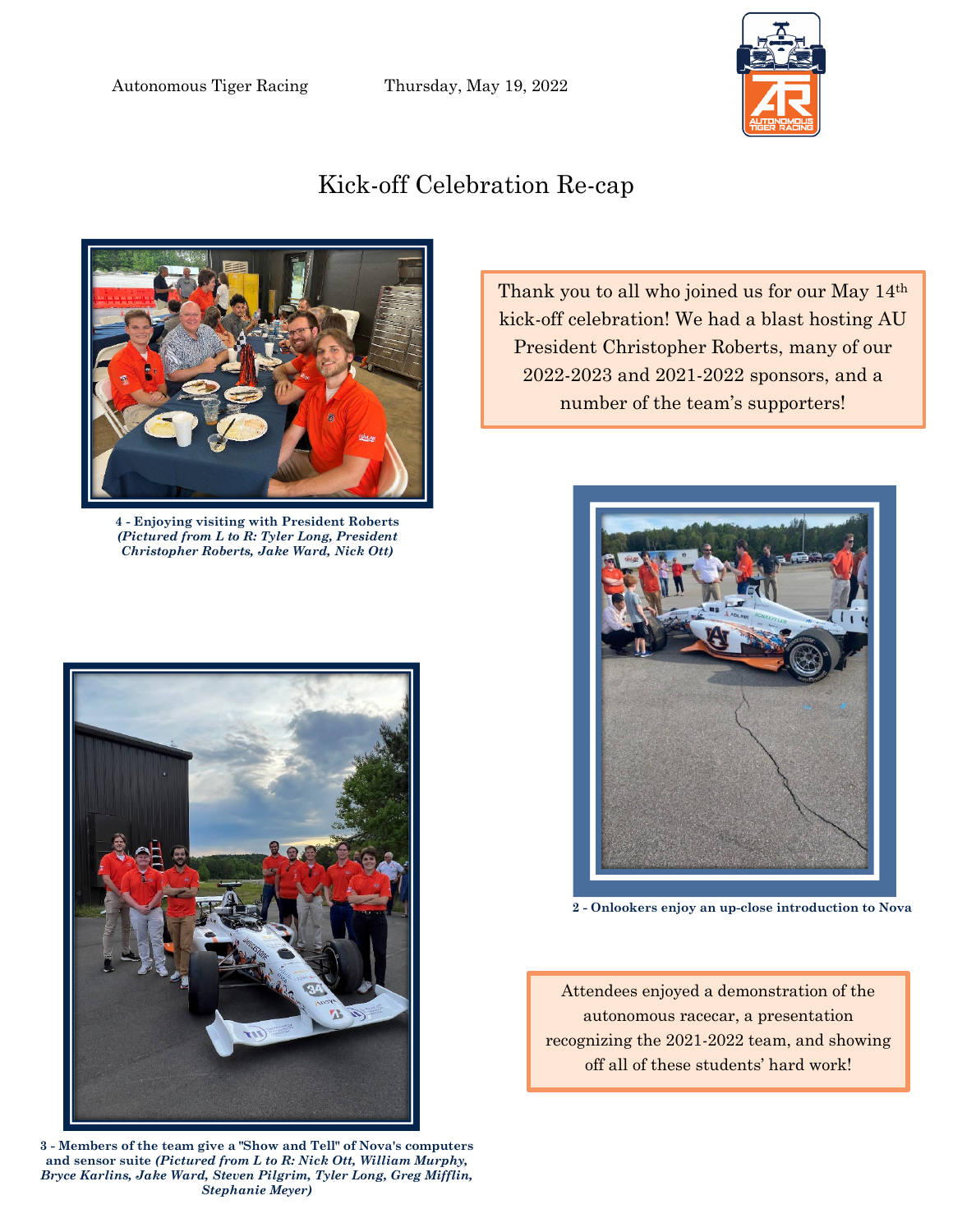

### Important Dates and Reminders

End of May, 2022 Nova Returns to IMS for Season 2 Refresh November 11, 2022 **Indy Autonomous Challenge at Texas Motor** Speedway January 7, 2023 Indy Autonomous Challenge at CES at Las Vegas Motor Speedway

We are so grateful to all of our sponsors! Because of your generous gifts, our team has the resources to compete, research, and travel, all advancing the innovation taking place in autonomous racing. If you would like to give, please reach out to Kelly Bates at [keb0115@auburn.edu](mailto:keb0115@auburn.edu) or call (334) 844-4812.

## Keep up with Autonomous Tiger Racing on Social Media!



@autonomoustigerracing



<https://www.linkedin.com/company/autonomous-tiger-racing/>



[www.gavlab.auburn.edu/https://eng.auburn.edu/sites/gavlab/atr-about](http://www.gavlab.auburn.edu/https:/eng.auburn.edu/sites/gavlab/atr-about)